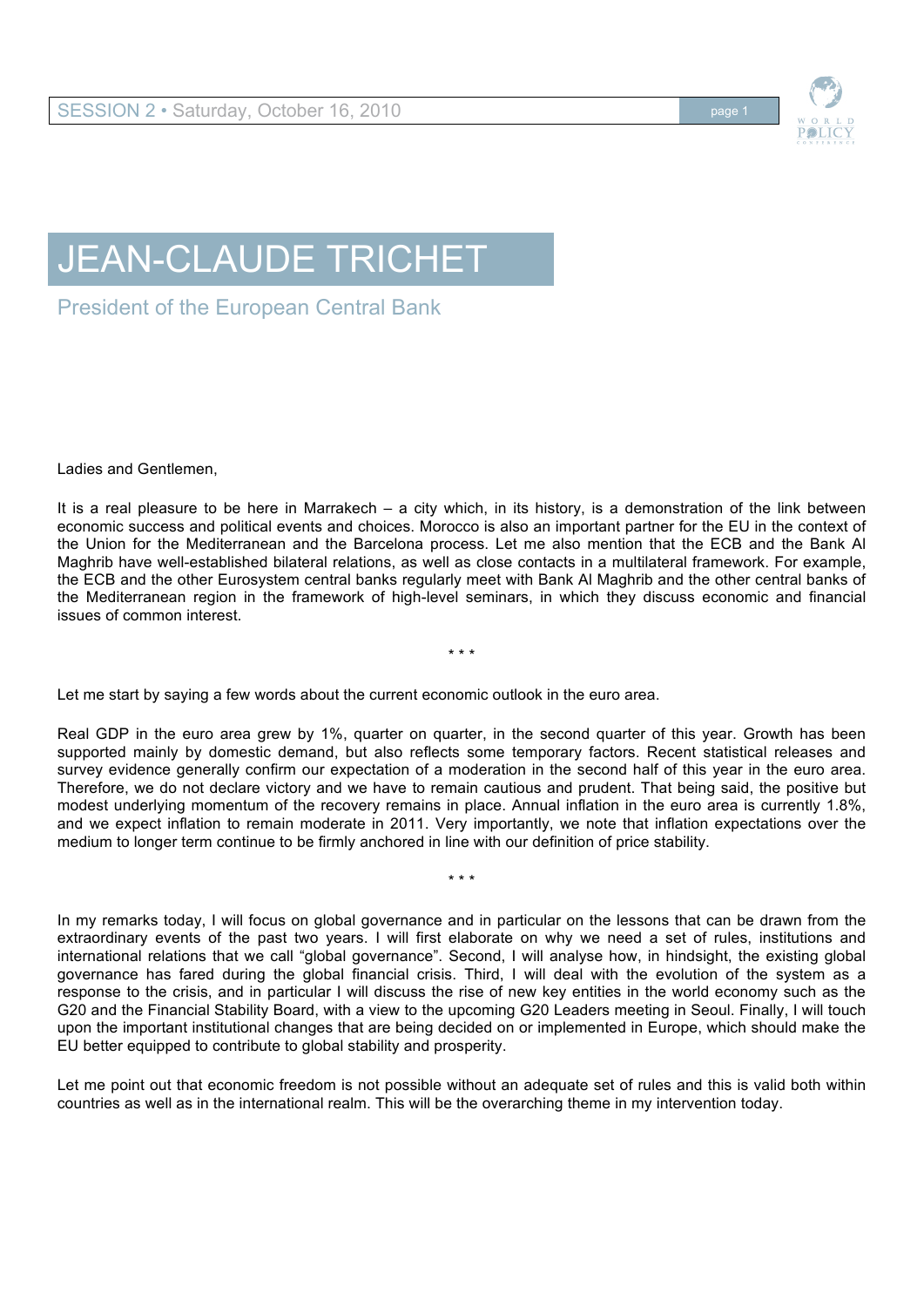

#### 1. Why do we need global economic governance?

By "global economic governance" we mean, at least in the economic sphere, the set of supra-national institutions and laws as well as the international relations between countries that have an effect on cross-border economic and financial transactions.

Indeed, no market can survive without an institutional infrastructure, i.e. a set of rules and this is particularly true at the international level, where natural barriers to transactions are already formidable. Global governance's primary aims should be that of reducing transaction costs, and that the process of doing so is evolutionary and characterised by continuous change and learning by doing. One therefore needs to maintain a pragmatic approach with respect to what arrangements may work and not work in facilitating trade and keeping transaction costs low, depending on the circumstances.

Moreover, the more complex and durable the goods and services exchanged, the larger the need for a sound institutional infrastructure. In this respect, finance stands out as a field where global rules may be particular beneficial. More generally, the crisis has weakened the arguments of those who think that de-regulation is always and necessarily conducive to a better functioning of markets.

Of course, there are clear limits to what internationally agreed rules can and should achieve.

First, the principle of subsidiarity remains valid, implying that no rule should be imposed at a global level that cannot be more or equally effectively set at the local level. Incidentally, this principle is enshrined in the Lisbon Treaty and is therefore part of primary EU law; the Lisbon Treaty, in particular, has explicitly recognised a role for national Parliaments in monitoring subsidiarity in the EU. This principle might also imply that the "burden of the proof" should rest on those who want to establish global, as opposed to local, rules and institutions.

Second, there is a risk that common rules are not optimal and in particular they are too lax, since they have to be the "common minimum denominator" across many different local positions.

Third, some argue that imposing a common rule also implies limiting the range of national experiences and therefore the potential for learning about the best institutional setting. It would therefore prevent the best rules from emerging from free competition among different systems. Finally, and perhaps most importantly, it is not easy to set common rules in particular in complex and innovative fields like finance.

The global financial crisis has, however, weakened some of these arguments and shattered the previously held conviction that "putting one's house in order" is the only principle that matters to ensure global welfare, and that international spillovers need not be taken into account. We have certainly become more aware of the negative externalities that globalization, in particular financial globalization, can create. This is epitomised in the sentence "the crisis is global, the solutions need to be global". In my view, international interdependencies are too large for purely national or regional rules to be optimal and there is a clear need to strengthen global governance, in particular in the financial field. For example, the crisis has exposed the risk of regulatory arbitrage, shedding a more negative light on the competition among different systems and rules. In addition, the view that local governments are always driven by the welfare of their citizens needs to be qualified, as special interests often matter a great deal. Those special interests are likely to exert less influence if the rules are agreed on at the international level.

2. How has global economic governance fared during the global financial crisis?

Let me now turn to analyse how our global institutions have fared during the global financial crisis.

Global governance in the decades before the financial crisis was characterised by a number of multilateral institutions and relations, in particular three key supra-national institutions, the IMF, the World Bank and the World Trade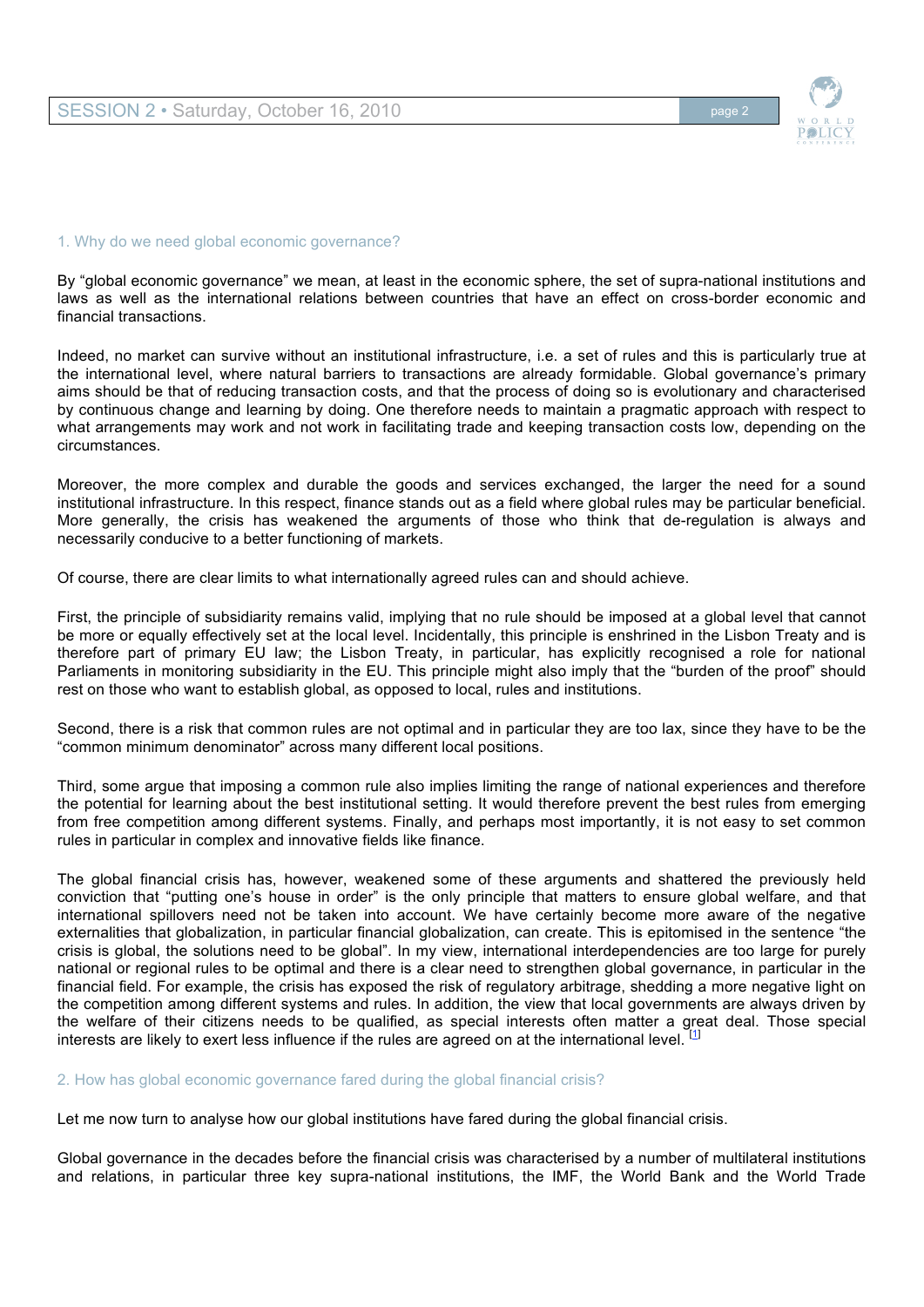

Organisation (WTO) were (and still are) in charge of the international monetary system, long-term development and trade respectively, while the G7 was the main informal forum for global strategic governance.

Another distinctive feature of the decade before the financial crisis has been a progressive and largely beneficial trade liberalisation and integration, driven by the WTO. Trade liberalisation has reshaped the world economy, leading to the integration of key emerging economies such as China and India in a market-based system, a trend which has benefited consumers the world over. At the peak of the crisis, there was a legitimate concern that such progresses would be stalled or reversed as countries focused on their own economic growth even at the expense of growth elsewhere. Protectionist and "beggar-thy-neighbour" policies would have certainly aggravated the crisis, as they notoriously did in the 1930s, and yet somehow it could have been expected in such dire circumstances and given the political difficulties associated to them. A good system is one where these self-defeating pressures could be resisted. How has the global system fared in this regard? I will look into five dimensions, namely protectionism, central bank cooperation, regulatory arbitrage, and global imbalances.

## **2.1 Protectionism**

A systematic look at recent trends in global protectionism indicates that there has so far been an only moderate increase in actual protectionist measures to restrict trade through tariff and non-tariff barriers. According to the WTO, a significant outbreak of trade protectionism has been avoided since the start of the crisis. Yet more protectionist pressures might be on the pipeline. First, evidence from surveys shows that public pressure for more economic protection not only has been mounting since the mid-2000s, namely well ahead of the crisis, but has intensified since its start and particularly in the most recent months.

This leads me to conclude that in the trade field, while a repetition of the experience of the 1930s is very fortunately not on the cards, there is certainly no room for complacency and vigilance needs to remain high.

# **2.2 Central bank cooperation**

Another dimension of international cooperation that has worked well during the financial crisis has been that among central banks, channelled through the various Basel and Bank for International Settlements (BIS) committees. This institutionalised cooperation has ensured an unprecedented degree of collaboration and coordination in the provision of cross border liquidity.

Information sharing among central banks has also worked very well, for example on the occasion of the Global Economy meeting of Governors of Central Banks that meets every two months in Basel and where central bank governors from systemic economies have the occasion to discuss issues the global economic outlook, international monetary and financial issues and other issues of mutual interest. Clearly, these fora have turned out to be very useful in times of global financial distress and we should continue to invest on them in the future.

I would also like to mention that the BIS as an institution has been "ahead of the curve" in terms of identifying unsustainable trends in the financial sector and more generally in the global economy – such as the underappreciation of risk and excessive credit growth – which eventually led to the global financial crisis. It could do so based on a high degree of analytical depth and information sharing at a global level that the BIS and the Basel committees have been able to develop over time. In my opinion, these analytical contributions have played a very significant contribution to form the strong and coordinated policy response that we have witnessed during the financial crisis.

## **2.3 Where the system has fared less well: regulatory arbitrage and global imbalances**

As much as global governance appears to have passed the severe test of the global financial crisis, we should not remain oblivious to the fact that there were significant shortcomings that have contributed to create the conditions for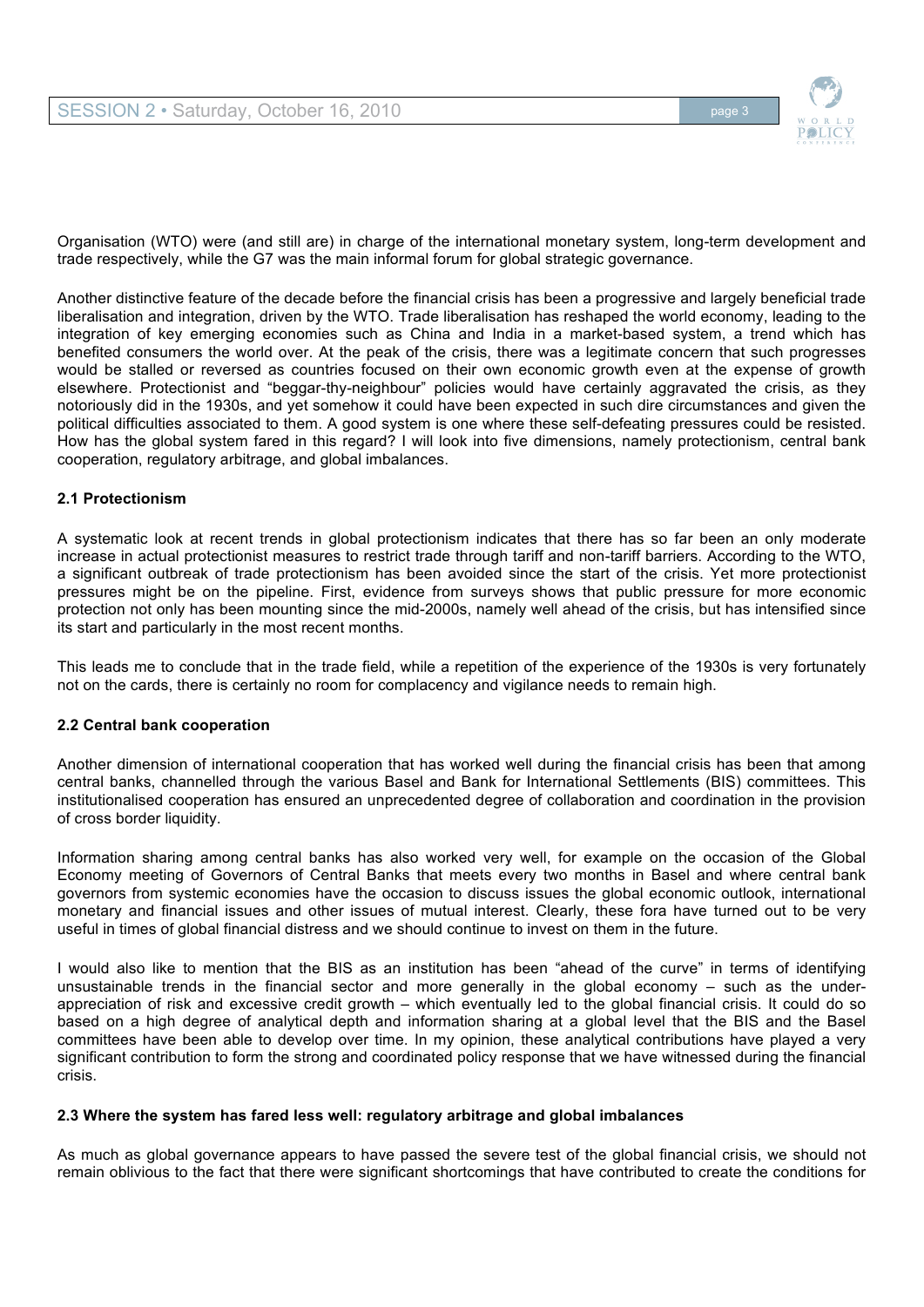

the crisis to happen in the first place. I will mention, in particular, two dimensions: the insufficiencies in terms of financial regulation and international coordination, on the one hand, as well as the constellation of global imbalances, on the other. Let me deal with both in turn.

The lack of integration and coordination in financial regulation was pervasive before the crisis, even though this was not properly appreciated at the time, and has encouraged financial institutions to engage in a large degree of regulatory arbitrage. <sup>[2]</sup> This was the unavoidable result of the fact that, while finance was becoming more and more global, with some financial institutions having operations in dozens of jurisdictions, financial regulation has remained largely national, with only some form of mild and non-binding coordination at the European and international level. Later, I will discuss how the international community is addressing this problem, in particular, under the leadership of the Financial Stability Board and of the Basel Committee.

As regards global imbalances, the deficiencies of macroeconomic policies as regards economic and financial medium-term stability and sustainability, led to the build-up of unsustainable external imbalances among key deficit and surplus economies prior to the crisis. A number of advanced economies have engaged in macro-policies that are imbalanced and marked by a structural lack of savings. On the other hand, excessive reserve accumulation by emerging countries have contributed to make global imbalances too easy to finance, resulting in compressed global interest rates and ultimately in too high risk taking and leverage in those (advanced) countries that were receiving a large degree of capital inflows, ultimately contributing to pave the way for the financial crisis to unfold. Moreover, there was a distinct perception of a lack of an effective mechanism to influence macroeconomic and structural policies in key countries where those appeared unsustainable from the standpoint of global economic and financial stability. The global public good of international financial stability was, and remains, under-supplied. This is an area where bold and ambitious reform was and is needed.

# 3. The evolution of the system

Finally, let me now turn to the question of how the financial crisis has moved the direction or the speed at which global governance is moving. Some of these trends are not yet fully clear, nor free of challenges.

# **3.1 From the G7 to the G20**

One distinctive feature of this crisis has been its originating at the centre of the system, differently from past major crises in the previous three decades. Although emerging countries have also been severely affected, they have overall been, at least taken as a group, a source of strength for the world economy. They are also recovering significantly faster than advanced countries at the current juncture. It is therefore not surprising that the crisis has led to an even better recognition of their increased economic importance and to a better integration in global governance. It is notable that emerging markets now represent around half of the world GDP in Purchasing Power Parity (PPP). To be sure, the acknowledgement of the increased role of emerging countries is a trend which precedes the global financial crisis, but that has been made significantly faster, and perceived more pressing, by it.

Global governance – and indeed collective decision making in general –always faces a trade-off between efficiency and legitimacy. With few, homogeneous players around the table, decisions are taken more quickly and perhaps implemented more easily; but they may not be seen as legitimate from those excluded from the same table. Therefore, devising institutions for collective decision making is always a delicate balancing act, even more so at the global level. The international community has agreed that, from now on, the G20 is the main forum for the informal governance of international economic cooperation and it includes 11 emerging economies.

To be sure, the G20 has already been in existence for over a decade. The main innovation is to make it as the key informal forum for strategic global impulse at the level of the Leaders as well as at the level of Ministers and Governors, not only in crisis times but permanently.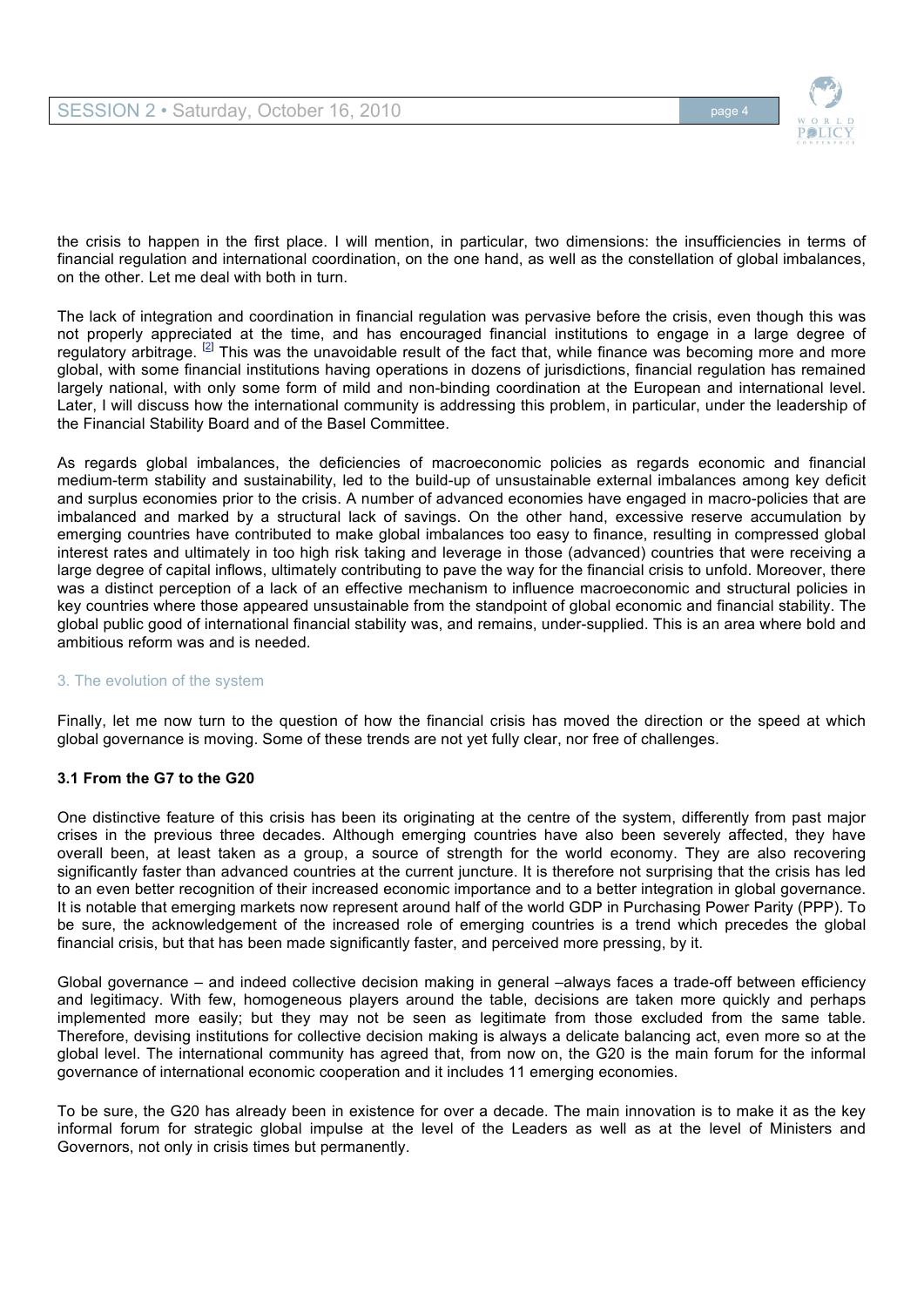



## **3.2 The G20 Framework**

An important decision, taken at the G20 Pittsburgh summit in March 2009, has been the G20 Framework on cooperative mutual assessment of members' policies. I consider this a decisive step forward in order to address one of the main shortcomings of the pre-crisis regime, namely the lack of a way to ensure that macroeconomic and structural policies of key countries take into consideration their external spillovers and in particular the risks that they entail for the global financial system. This should not imply that the G20 should enter in macroeconomic decisions on a short term basis or micro-manage economic policies, but rather that a mechanism should be put in place in order to evaluate whether medium to long term policy objectives are mutually compatible, which is the optimal pace for the rebalancing of the current account deficits and surpluses, as well as the domestic demands of the systemic economies.

However, whether this initiative will eventually lead to a significant change in national and global economic decision making is still far from obvious, and only time will tell. Notably, the Framework's predecessor, the IMF's 2007 multilateral surveillance initiative, encountered significant compliance problems, which makes the G20 ownership of the new Framework particularly promising and noteworthy. At the same time, we still cannot be sure that the Framework will be implemented effectively. It is therefore paramount that the international community presses ahead now and fully lives up to the commitments taken in the G20 context; in particular, it is important that the rebalancing efforts are maintained over time even when the recovery will appear to be solidly consolidated at the global level.

## **3.3 Further strengthening of central bank cooperation**

In the area of central bank cooperation, discrete, but decisive steps have been made since the onset of the crisis. A core feature of this crisis has been not only the central importance of domestic liquidity provision by central banks, but also its complementary cross-border dimension, that is, the network of temporary currency swaps or repos set up bilaterally by major central banks such as the ECB and the Federal Reserve, which has involved many other central banks in the world. At the same time, progress has been also made in deepening central bank cooperation and extending its geographical scope.

The main forum of global central bank cooperation is the Global Economy Meeting (GEM) which takes place in Basel. Over the past few years, this forum has been including 34 governors as permanent members plus a number of other governors attending on a revolving basis. The GEM is a very important forum as it assesses global economic and financial conditions, analyses economic and financial policy issues of common interest to central banks. It now exerts governance over the central bank cooperative activities conducted by various Basel-based central bank committees under the auspices of the BIS.

I have the privilege to chair the GEM, and must say that I find the frank and very rich discussions we hold at its bimonthly meetings of invaluable importance for the central bank community at large.

# **3.4 The rise of the FSB**

Another crucial innovation of the past couple of years has been the expansion of both membership and range of competencies of Financial Stability Board (FSB) chaired by Mario Draghi, the Governor of the Bank of Italy, and in charge, together with the IMF, of strengthening the international financial architecture and of global financial stability. The expanded membership – now largely overlapping with the G20 – and the stronger mandate significantly raises the profile of the FSB. The broad membership of the FSB – where both central banks and regulatory authorities are involved – ensures an unprecedented degree of international cooperation in regulatory matters. The FSB has been working actively on drawing the lessons from the crisis from the standpoint of the global principles for prudential rules regulations and supervision of all financial activities. In any case progress in building a global financial regulation architecture that is broadly agreed and at the same time effective is not easy, and we need a very strong consistent and determined action of all parties involved.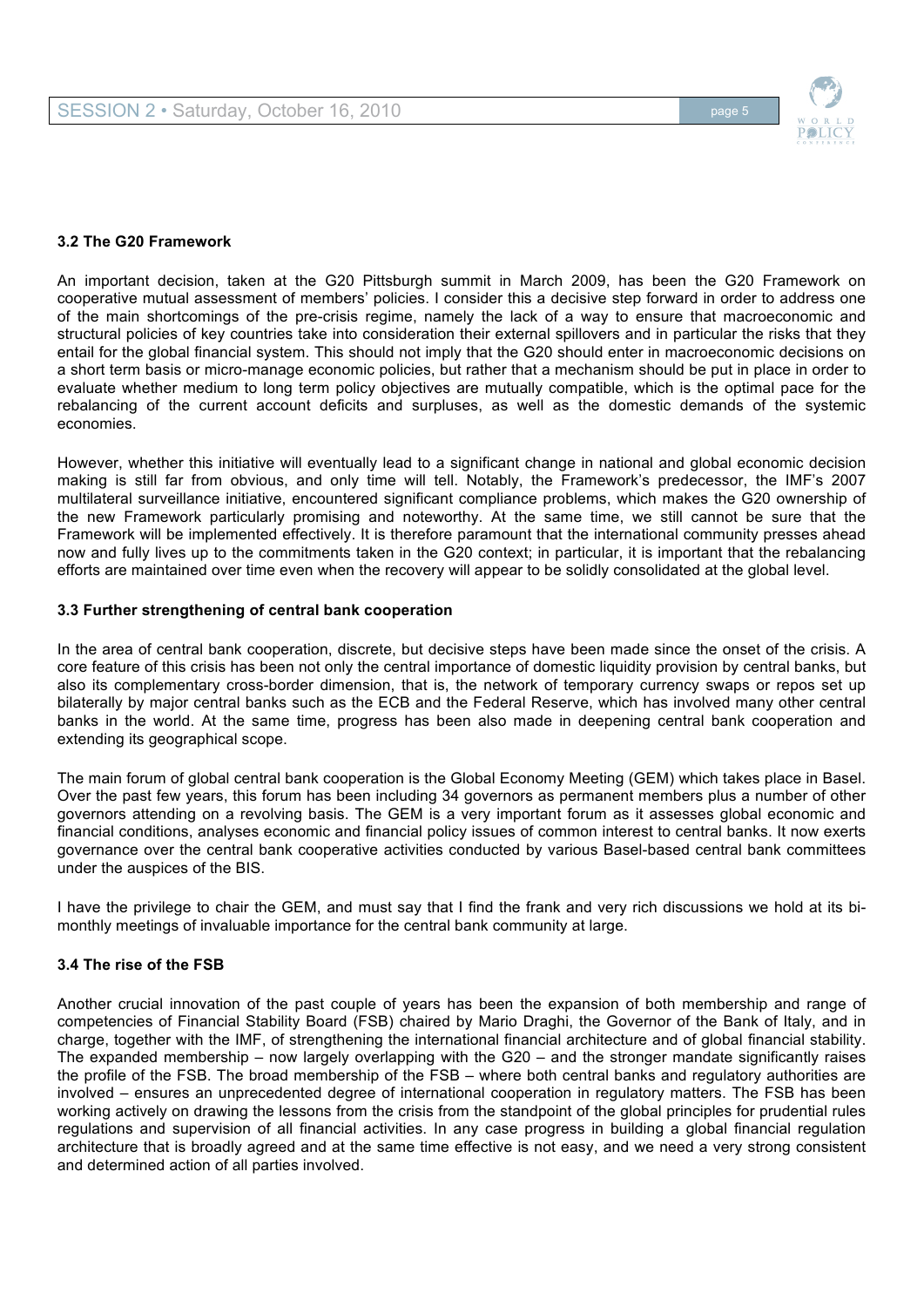

Let me also mention that the ECB is actively involved in the G20 (at the Ministers and Governors level) and the FSB, being a full member of both fora, and participates to their sub-structures at the technical level.

## **3.5 Summing up**

Overall, the system is moving decisively towards an ownership of global governance that is really inclusive and comprehends systemic emerging economies as well as industrialised countries. This very significant transformation of global governance that we are engineering today can be illustrated strikingly by three examples: first, the G20 replaces the G7 as the prime group for global economic and financial governance at the level of Ministers and Governors and at the level of Heads of State or Government. Second, the Global Economy Meeting of central bank governors replaces the G10 group of governors as the prime group for the governance of central bank cooperation. And third, the Financial Stability Board membership is extended far beyond the borders of the G7. Not surprisingly after a global financial crisis, the economic and financial sectors are areas where a new concept of global governance has been decided, and we can expect a number of tests of this new bold concept in the years to come.

## 4. Putting the EU house in order

Let me mention now the institutional changes that are taking shape in Europe which I could label as "putting the EU house in order", thereby contributing to global economic and financial stability more generally. I mentioned earlier that putting one's house in order is not sufficient, but it always remains necessary and now more than ever.

The first is the EU's new financial supervisory architecture, which has recently been approved by the European Parliament. The new architecture includes the European Systemic Risk Board, established under the aegis of the ECB, and the three EU supervisory authorities (for banking, insurance and securities markets). There are two noteworthy innovations in the new architecture which I would like to emphasise here. The first is that a high-level body is explicitly tasked with the monitoring and prevention of systemic risks to the financial sector, similar to what is happening in other important jurisdictions such as the US. Second, the macroprudential analysis will also be conducted at the EU level, in recognition of the increasing degree of financial integration within the EU. Clearly, many macroprudential issues are global, which implies that the ESRB will have to talk to, and collaborate and share information with, similar bodies outside the EU as well as international institutions such as the IMF and the FSB.

Second, last spring the EU has experienced a sovereign debt crisis in which it was not a bystander, but rather the epicentre. The crisis has had important reverberations at the global level. It is essential that the EU reforms its own institutional infrastructure so that this episode is not repeated – not only in the EU's own interests but also in view of the external effects that instability within it can have on the global economy and finance. As you know, this is a matter that is being still debated in the context of the Task Force chaired by President Van Rompuy and the European Commission has recently published legislative proposals with its views on how to reform EU governance.

The Commission has published on 29 September its proposals to strengthen economic governance.

A number of the Commission's proposals are going in the right direction, but for the euro area more ambitious reforms are needed to ensure the smooth functioning of monetary union.

In short, it is essential to strengthen further the euro area dimension of surveillance and policy adjustment. The euro area dimension must entail even greater automaticity, accelerated timelines and reduced room for discretion in procedures. It must foresee country missions and the possibility of sanctions at earlier stages in the macroeconomic surveillance framework; greater independence and quality controls in underlying analysis; and stronger powers in case of questions over statistics.

This is our assessment in a nutshell. Since the matter is so important for monetary union, I would like to give you also our more detailed assessment, which can be summarised in four points.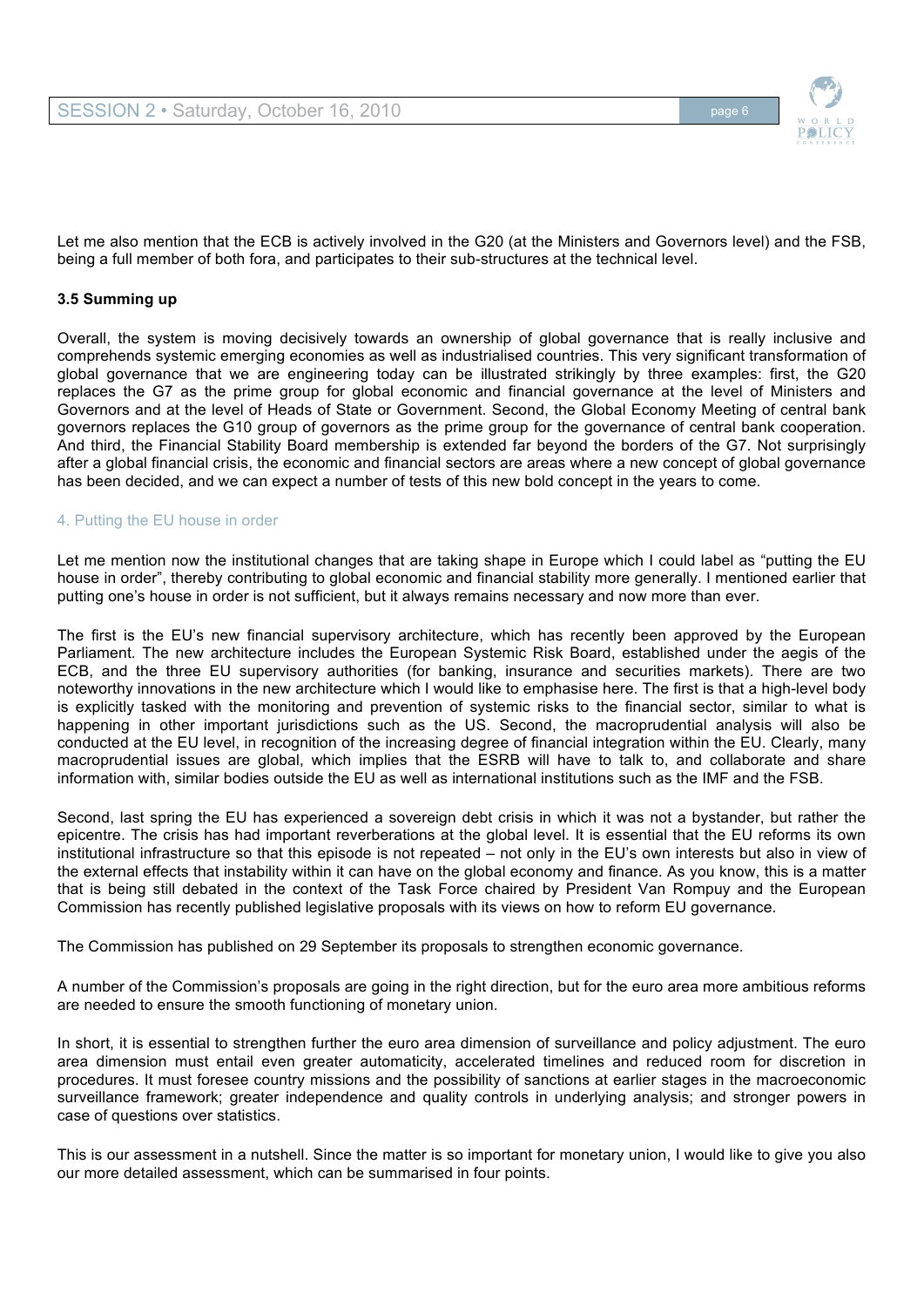

First, on *fiscal surveillance*, more is needed to enhance enforcement procedures. Specifically, all deadlines under the excessive deficit procedure should be significantly reduced; sanctions should be applied quasi-automatically on the basis of clearly defined criteria, without scope for discretion through 'exceptional circumstances' or waivers; and the debt reduction should in some cases be more ambitious than proposed by the Commission.

Second, on *macroeconomic surveillance*, the procedures need to be straightforward and use a maximum of analytical intelligence. Thus, on top of what the Commission has proposed, it is crucial that the framework focuses on countries with vulnerabilities, competitiveness losses and high debt levels. Vulnerabilities can be detected on the basis of a limited number of indicators; and when the indicators reveal potential problems, they should automatically trigger an in-depth analysis of the country concerned, including missions of the Commission in liaison with the ECB and public scrutiny. Finally, to reinforce compliance, graduated sanctions should come into play at an earlier stage.

Third, the *quality and independence of economic analysis* is essential. Therefore, it would be important that Commission services conducting macroeconomic and fiscal surveillance for the euro area have some independence, for example the same independence as the Commission competition services. A body of "wise persons" should be created to provide external assessments; and the Code of Practice for European statistics should be enshrined in a Regulation, ensuring that weak spots in data collection and reporting are addressed immediately.

Fourth, and as the final point, member States should *anchor the new surveillance framework in national legislation*. Beyond the minimum requirements for budgetary frameworks proposed by the Commission, it is essential to introduce rules-based, medium-term frameworks and establish independent national institutions assessing fiscal policy.

Implementing the most ambitious reforms possible under the current Treaty is in the deepest interest of the euro area countries.

# 5. Conclusions

Let me conclude. If I were to summarise the key lessons of the global financial crisis that I have been talking about today, I would emphasise three main points:

Firstly, a very profound transformation of economy and finance at the global level has taken place over the last thirty years. The combination of a technological revolution which is still ongoing, particularly, but not exclusively, in the field of information technology, with the fall of the Soviet Empire and the generalisation of market economies at a global level, has contributed to create a new entity, which is the globally integrated economy with its associated global financial system.

We have attained a level of intertwining and interdependencies at the global level which was previously unseen in terms of intensity of the links and also the rapidity of global transmission of shocks. The fact that a sole event, namely Lehman Brothers' bankruptcy, was transmitted in all economies - whether industrialised or emerging - and in all sectors - whether financial or non-financial - in a few half days, was a "première" in the history of economy and finance.

Secondly, the fact that the global financial system and the global economy are now deeply integrated and are pertinent entities of their own, this calls for an equivalent appropriate concept of global governance. In this respect, the crisis has been revealing. Extremely bold changes that seemed unthinkable have been triggered by the intensification of the crisis in mid-September 2008. It is imperative that all institutions, governments, central banks and parties concerned do what they can to make the new constellation of global governance work exemplary.

Thirdly, the central issue for executive branches is that, even if the pertinent entity is the integrated global economic and financial system, major decisions have to be taken at the level of individual countries. Only to speak of the